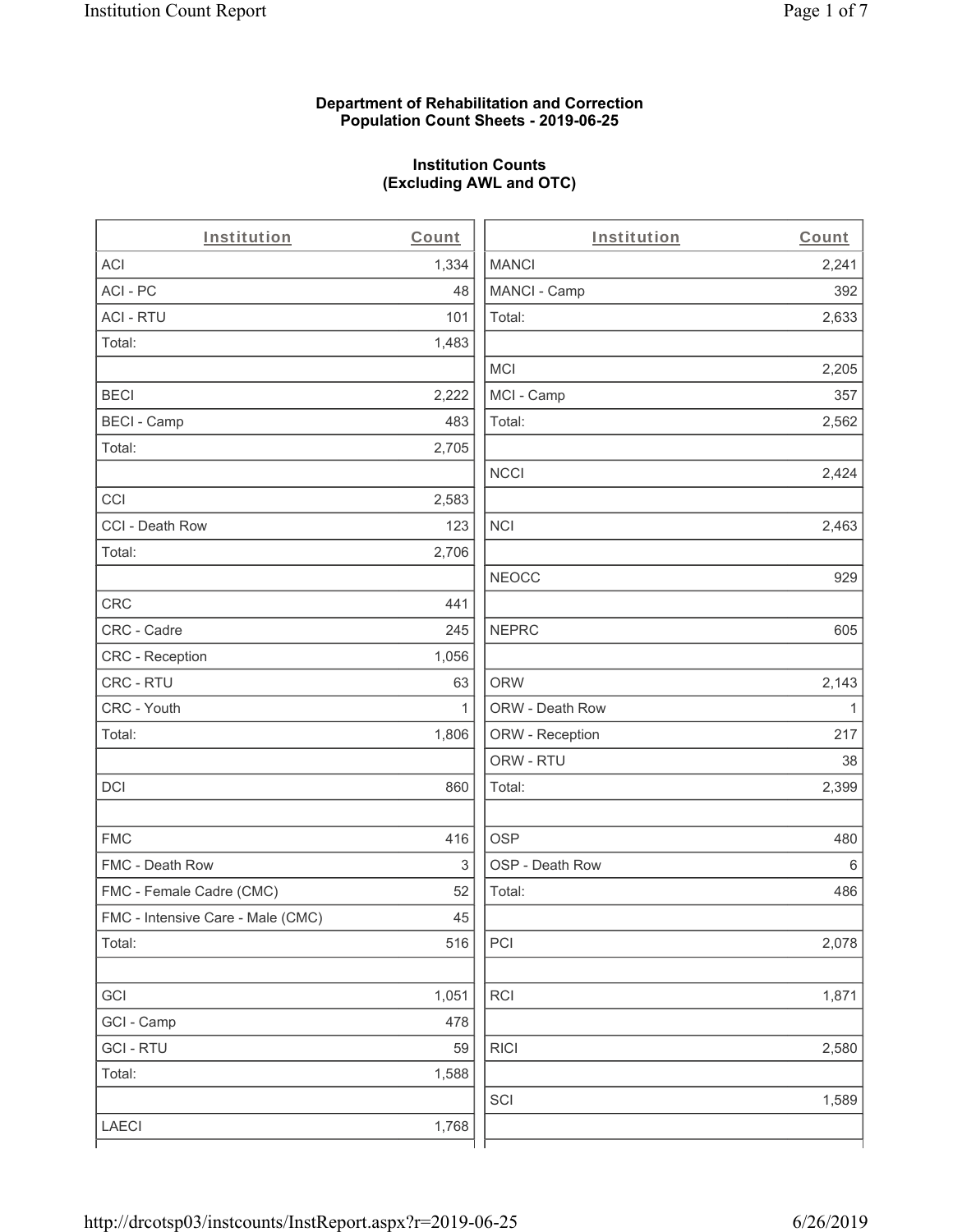|                          |       | <b>SOCF</b>    | 1,218 |
|--------------------------|-------|----------------|-------|
| LECI                     | 2,058 | SOCF - RTU     | 76    |
| LECI - Camp              | 188   | Total:         | 1,294 |
| Total:                   | 2,246 |                |       |
|                          |       | <b>TCI</b>     | 870   |
| LOCI                     | 2,222 | TCI - Camp     | 433   |
|                          |       | Total:         | 1,303 |
| LORCI                    | 210   |                |       |
| <b>LORCI - Cadre</b>     | 140   | <b>TOCI</b>    | 757   |
| <b>LORCI - Reception</b> | 1,105 | TOCI - PC      | 87    |
| Total:                   | 1,455 | Total:         | 844   |
| <b>MACI</b>              | 1,045 | <b>WCI</b>     | 1,304 |
| MACI - Minimum           | 1,225 | <b>WCI-RTU</b> | 30    |
| Total:                   | 2,270 | Total:         | 1,334 |
|                          |       |                |       |

**Total Population: 49,019**

\* The Total Population includes 30 Offenders with Reason Codes 30 & 31. \*\* The Total Population includes 37 Offenders with Reason Code 0A.

# **Male Population by Security Level (Include AWL and Exclude OTC)**

| Security Level         |                   | <b>Body</b> | AWL | (-OTC) | Total  |
|------------------------|-------------------|-------------|-----|--------|--------|
| <b>Total Level E</b>   |                   | 1,033       | 6   | 6      | 1,033  |
| Total Level 4          |                   | 1,738       | 16  | 14     | 1,740  |
| Total Level 3          |                   | 11,986      | 188 | 165    | 12,009 |
| Total Level 2          |                   | 16,625      | 185 | 132    | 16,678 |
| Total Level 1          |                   | 13,497      | 154 | 90     | 13,561 |
| <b>Total Death Row</b> |                   | 134         | 3   | 3      | 134    |
|                        | <b>Total Male</b> | 45,013      | 552 | 410    | 45,155 |

#### **Female Population by Institution (Include AWL and Exclude OTC)**

| Institution                     | Body  | AWL | $-$ () | Total |
|---------------------------------|-------|-----|--------|-------|
| DCI                             | 860   | 11  | 9      | 862   |
| <b>FMC</b>                      | 17    |     |        | 19    |
| <b>FMC - Female Cadre (CMC)</b> | 52    |     |        | 52    |
| <b>NEPRC</b>                    | 605   | 12  | 6      | 611   |
| <b>ORW</b>                      | 2,142 | 34  | 21     | 2,155 |
| <b>ORW - Death Row</b>          |       |     |        |       |
|                                 |       |     |        |       |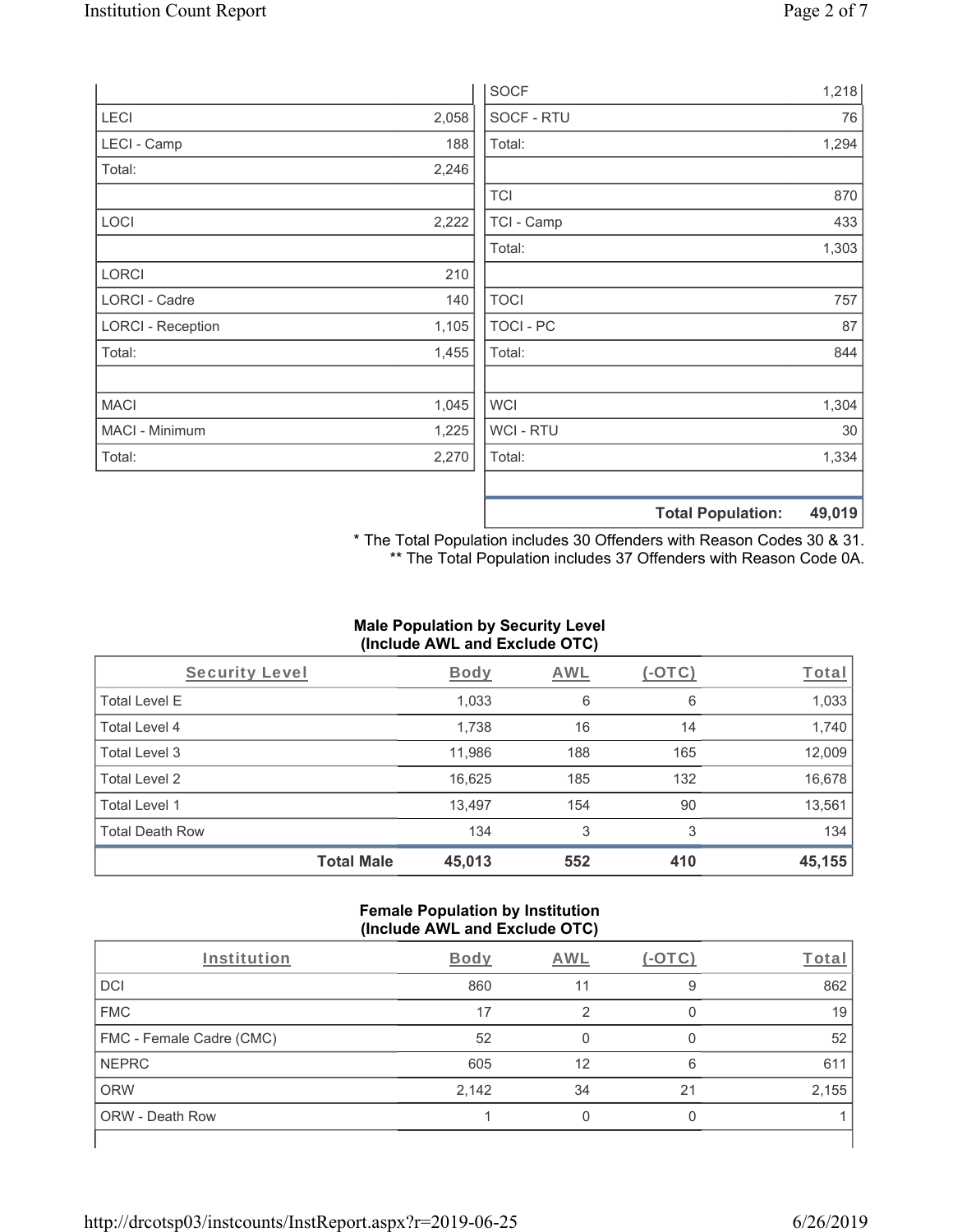| <b>ORW</b> - Reception |                          | 217    |     |     | 220    |
|------------------------|--------------------------|--------|-----|-----|--------|
| <b>ORW - RTU</b>       |                          | 38     |     |     | 38     |
|                        | <b>Total Female</b>      | 3,932  | 67  | 41  | 3,958  |
|                        |                          |        |     |     |        |
|                        | <b>Total Population:</b> | 48,945 | 619 | 451 | 49,113 |

#### **Male Population by Institution: Security Level 5 and E (Include AWL and Exclude OTC)**

| Institution     | <b>Body</b>                   | <b>AWL</b>                            | $($ -OTC $)$        | Total          |
|-----------------|-------------------------------|---------------------------------------|---------------------|----------------|
| ACI             |                               | $\overline{4}$<br>$\mathsf{O}\xspace$ | $\mathsf{O}\xspace$ | $\overline{4}$ |
| CRC             |                               | 3<br>$\mathbf 0$                      | $\mathsf{O}\xspace$ | 3              |
| CRC - Reception |                               | $\sqrt{2}$<br>$\mathbf 0$             | $\mathbf 0$         | $\sqrt{2}$     |
| CRC - RTU       |                               | $\,6\,$<br>$\mathsf{O}\xspace$        | $\mathsf 0$         | $\,6\,$        |
| ${\sf FMC}$     |                               | $\mathsf{O}\xspace$<br>1              | 0                   | 1              |
| LECI            |                               | 5<br>$\mathbf 0$                      | $\mathbf 0$         | 5              |
| LORCI           |                               | $\overline{2}$<br>$\mathbf 0$         | $\mathsf{O}\xspace$ | $\sqrt{2}$     |
| <b>MACI</b>     | 14                            | $\mathsf{O}\xspace$                   | $\mathsf{O}\xspace$ | 14             |
| <b>MANCI</b>    |                               | $\mathbf 0$<br>$\overline{4}$         | $\mathsf{O}\xspace$ | $\overline{4}$ |
| <b>NEOCC</b>    |                               | 3<br>$\mathbf 0$                      | $\mathsf 0$         | 3              |
| <b>OSP</b>      | 378                           | $\mathbf{1}$                          | 1                   | 378            |
| RCI             |                               | $6\,$<br>$\mathsf{O}\xspace$          | $\mathsf{O}\xspace$ | $6\,$          |
| <b>SOCF</b>     | 469                           | $\sqrt{3}$                            | $\,$ 3 $\,$         | 469            |
| <b>TCI</b>      |                               | 3<br>$\mathsf{O}\xspace$              | $\mathsf{O}\xspace$ | 3              |
| <b>TOCI</b>     | 103                           | $\mathbf{1}$                          | 1                   | 103            |
| TOCI - PC       |                               | $\mathbf 0$<br>$\overline{4}$         | $\mathsf 0$         | $\overline{4}$ |
| <b>WCI</b>      | $19$                          | $\mathbf{1}$                          | $\mathbf{1}$        | 19             |
| WCI - RTU       |                               | $\overline{7}$<br>$\mathsf{O}\xspace$ | $\boldsymbol{0}$    | $\overline{7}$ |
|                 | <b>Total Level 5</b><br>1,033 | $6\phantom{1}6$                       | $6\phantom{1}6$     | 1,033          |

# **Male Population by Institution: Security Level 4 (Include AWL and Exclude OTC)**

| Institution                       | Body | AWL | $(-OTC)$ | Total |
|-----------------------------------|------|-----|----------|-------|
| ACI                               | 5    |     |          | 5.    |
| CRC                               | 12   |     |          | 12    |
| CRC - Cadre                       |      |     |          |       |
| CRC - Reception                   |      |     |          |       |
| <b>CRC - RTU</b>                  |      |     |          | 9     |
| <b>FMC</b>                        |      |     |          |       |
| FMC - Intensive Care - Male (CMC) |      |     |          |       |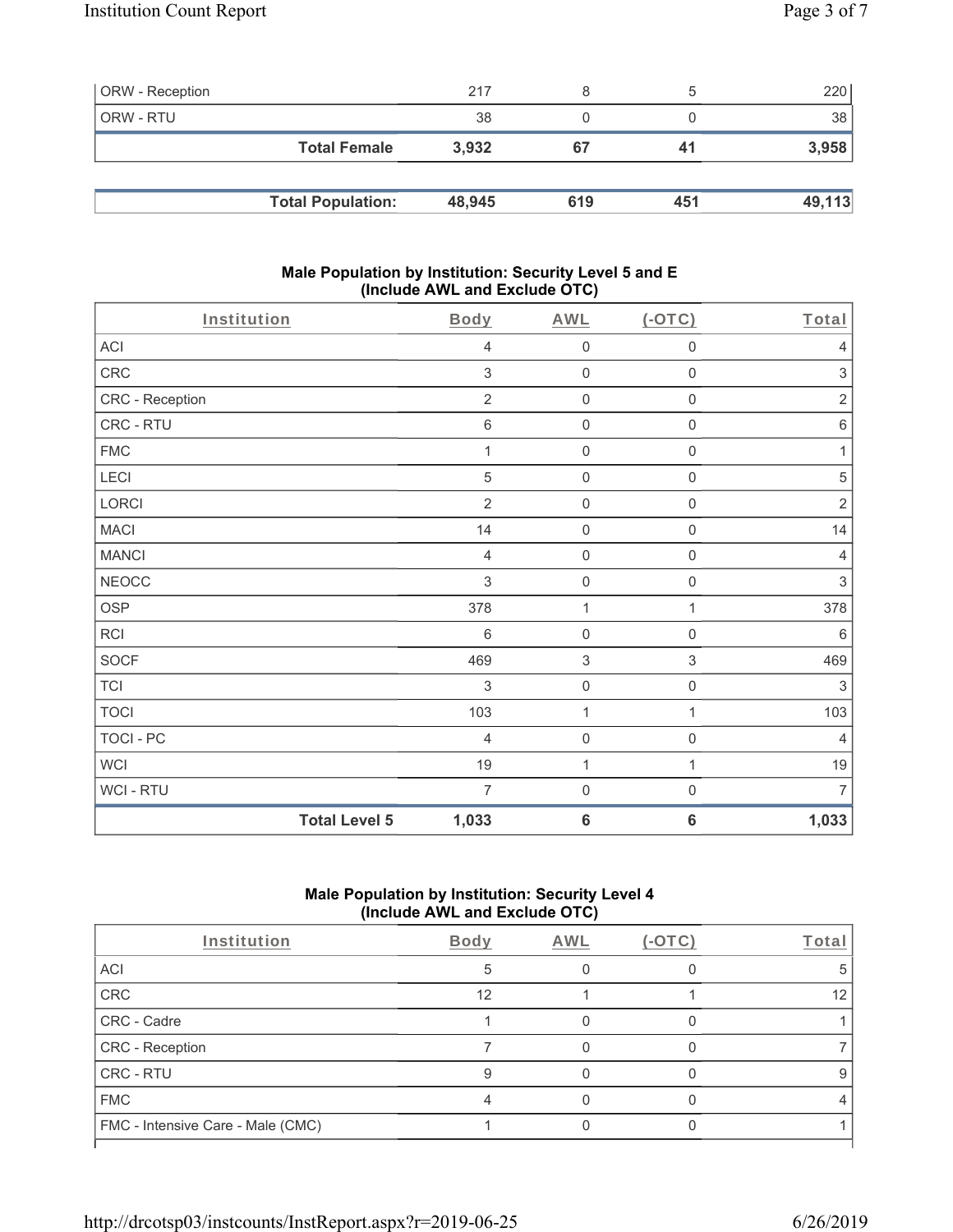| LECI                     | 15             | 1                   | 1                | 15             |
|--------------------------|----------------|---------------------|------------------|----------------|
| LOCI                     | $\mathbf 0$    | $\mathbf 5$         | 5                | $\mathbf 0$    |
| LORCI                    | $\overline{4}$ | $\mathbf 0$         | $\boldsymbol{0}$ | 4              |
| <b>LORCI - Reception</b> | 4              | $\boldsymbol{0}$    | $\mathbf 0$      | $\overline{4}$ |
| <b>MACI</b>              | 22             | $\mathbf 1$         |                  | 22             |
| <b>MANCI</b>             | 62             | $\mathsf{O}\xspace$ | $\boldsymbol{0}$ | 62             |
| <b>NEOCC</b>             | 16             | $\boldsymbol{0}$    | $\mathbf 0$      | 16             |
| OSP                      | 79             | $\mathsf{O}\xspace$ | $\mathbf 0$      | 79             |
| <b>RCI</b>               | $\overline{7}$ | $\boldsymbol{0}$    | $\boldsymbol{0}$ | $\overline{7}$ |
| <b>SOCF</b>              | 733            | $\overline{7}$      | 5                | 735            |
| SOCF - RTU               | 76             | $\boldsymbol{0}$    | $\mathbf 0$      | 76             |
| <b>TCI</b>               | 21             | $\mathsf{O}\xspace$ | $\boldsymbol{0}$ | 21             |
| <b>TOCI</b>              | 633            | 1                   |                  | 633            |
| TOCI - PC                | 16             | $\mathsf{O}\xspace$ | $\mathbf 0$      | 16             |
| <b>WCI</b>               | $\,6$          | $\boldsymbol{0}$    | $\mathbf 0$      | 6              |
| <b>WCI-RTU</b>           | 5              | $\boldsymbol{0}$    | $\Omega$         | 5              |
| <b>Total Level 4</b>     | 1,738          | 16                  | 14               | 1,740          |

## **Male Population by Institution: Security Level 3 (Include AWL and Exclude OTC)**

| Institution                       | <b>Body</b>  | <b>AWL</b>          | $($ -OTC $)$        | Total          |
|-----------------------------------|--------------|---------------------|---------------------|----------------|
| <b>ACI</b>                        | 24           | 0                   | $\mathbf 0$         | 24             |
| ACI-PC                            | 11           | 0                   | $\mathbf 0$         | 11             |
| CCI                               | 6            | 0                   | 0                   | $\,6\,$        |
| CRC                               | 289          | $\boldsymbol{9}$    | $\boldsymbol{9}$    | 289            |
| CRC - Cadre                       | 98           | 0                   | $\mathsf{O}\xspace$ | 98             |
| CRC - Reception                   | 855          | 20                  | 19                  | 856            |
| CRC - RTU                         | 46           | $\mathsf{O}\xspace$ | $\mathsf{O}\xspace$ | 46             |
| <b>FMC</b>                        | 8            | $\mathbf 0$         | $\mathbf 0$         | $\,8\,$        |
| FMC - Intensive Care - Male (CMC) | 5            | 0                   | $\mathbf 0$         | 5              |
| GCI                               | $\mathbf{1}$ | $\mathsf{O}\xspace$ | $\mathsf{O}\xspace$ | 1              |
| <b>GCI-RTU</b>                    | 1            | 0                   | 0                   | 1              |
| <b>LAECI</b>                      | 21           | 0                   | $\mathsf{O}\xspace$ | 21             |
| LECI                              | 2,007        | 13                  | 10                  | 2,010          |
| LOCI                              | $\,8\,$      | $\mathbf 0$         | $\mathbf 0$         | $\,8\,$        |
| LORCI                             | 65           | 59                  | 54                  | $70$           |
| <b>LORCI - Cadre</b>              | 9            | $\mathsf{O}\xspace$ | $\mathbf 0$         | $\overline{9}$ |
| <b>LORCI - Reception</b>          | 724          | $\mathsf{O}\xspace$ | $\mathsf{O}\xspace$ | 724            |
| <b>MACI</b>                       | 899          | 7                   | 5                   | 901            |
| <b>MANCI</b>                      | 2,150        | 28                  | 25                  | 2,153          |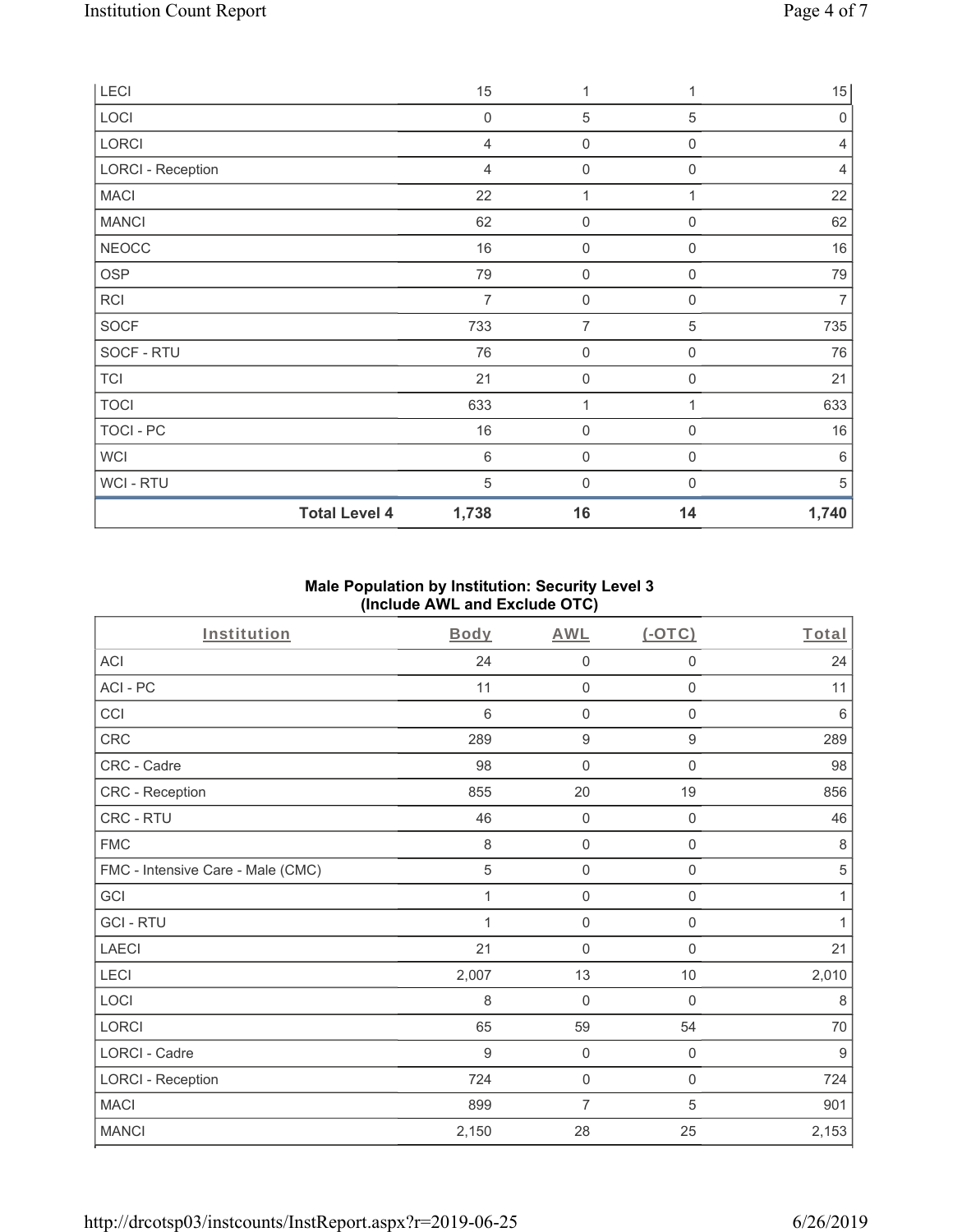| <b>MCI</b>     |                      | $\mathbf{1}$   | $\mathsf{O}\xspace$ | $\mathbf 0$         | $\mathbf{1}$   |
|----------------|----------------------|----------------|---------------------|---------------------|----------------|
| <b>NCCI</b>    |                      | 13             | $\mathsf{O}\xspace$ | $\mathbf 0$         | 13             |
| <b>NCI</b>     |                      | 8              | 1                   | 1                   | $\,8\,$        |
| <b>NEOCC</b>   |                      | 887            | 5                   | 4                   | 888            |
| OSP            |                      | 1              | $\mathsf{O}\xspace$ | $\mathsf{O}\xspace$ |                |
| PCI            |                      | 34             | 4                   |                     | 37             |
| <b>RCI</b>     |                      | 1,629          | 13                  | 11                  | 1,631          |
| <b>RICI</b>    |                      | $\overline{2}$ | $\mathbf 1$         | 1                   | $\sqrt{2}$     |
| SCI            |                      | $\overline{2}$ | $\boldsymbol{0}$    | $\mathbf 0$         | $\overline{2}$ |
| SOCF           |                      | 15             | $\boldsymbol{0}$    | $\mathbf 0$         | 15             |
| <b>TCI</b>     |                      | 797            | 5                   | 4                   | 798            |
| TCI - Camp     |                      | 1              | $\mathsf{O}\xspace$ | 0                   | 1              |
| <b>TOCI</b>    |                      | 20             | $\mathsf{O}\xspace$ | $\mathbf 0$         | 20             |
| TOCI - PC      |                      | 65             | $\boldsymbol{0}$    | 0                   | 65             |
| <b>WCI</b>     |                      | 1,268          | 23                  | 21                  | 1,270          |
| <b>WCI-RTU</b> |                      | 16             | $\boldsymbol{0}$    | $\mathbf 0$         | 16             |
|                | <b>Total Level 3</b> | 11,986         | 188                 | 165                 | 12,009         |

## **Male Population by Institution: Security Level 2 (Include AWL and Exclude OTC)**

| Institution                       | <b>Body</b>    | <b>AWL</b>          | (OTC)               | Total          |
|-----------------------------------|----------------|---------------------|---------------------|----------------|
| <b>ACI</b>                        | 746            | 5                   | 2                   | 749            |
| ACI-PC                            | 26             | 1                   | 0                   | 27             |
| <b>ACI - RTU</b>                  | 72             | $\mathbf 0$         | $\mathsf{O}\xspace$ | 72             |
| <b>BECI</b>                       | 1,587          | 16                  | $\boldsymbol{9}$    | 1,594          |
| CCI                               | 2,010          | 15                  | 8                   | 2,017          |
| CRC                               | 50             | $\sqrt{3}$          | 3                   | 50             |
| CRC - Cadre                       | 144            | $\mathbf 0$         | $\mathsf{O}\xspace$ | 144            |
| CRC - Reception                   | 101            | $6\,$               | 6                   | 101            |
| CRC - RTU                         | $\overline{2}$ | $\mathsf{O}\xspace$ | $\mathsf 0$         | $\overline{2}$ |
| CRC - Youth                       | 1              | 1                   | 1                   | $\mathbf{1}$   |
| <b>FMC</b>                        | $\,8\,$        | $\mathbf 0$         | 0                   | $\,8\,$        |
| FMC - Intensive Care - Male (CMC) | 11             | $\mathsf{O}\xspace$ | $\mathbf 0$         | 11             |
| GCI                               | 410            | 1                   | 1                   | 410            |
| GCI - Camp                        | 1              | $\mathsf{O}\xspace$ | $\mathbf 0$         | $\mathbf{1}$   |
| <b>GCI-RTU</b>                    | 44             | $\mathbf 0$         | $\mathsf 0$         | 44             |
| <b>LAECI</b>                      | 1,164          | 23                  | 19                  | 1,168          |
| LECI                              | 28             | $\mathbf 0$         | $\mathsf{O}\xspace$ | 28             |
| LOCI                              | 1,299          | $\overline{7}$      | 5                   | 1,301          |
| LORCI                             | 133            | 23                  | 21                  | 135            |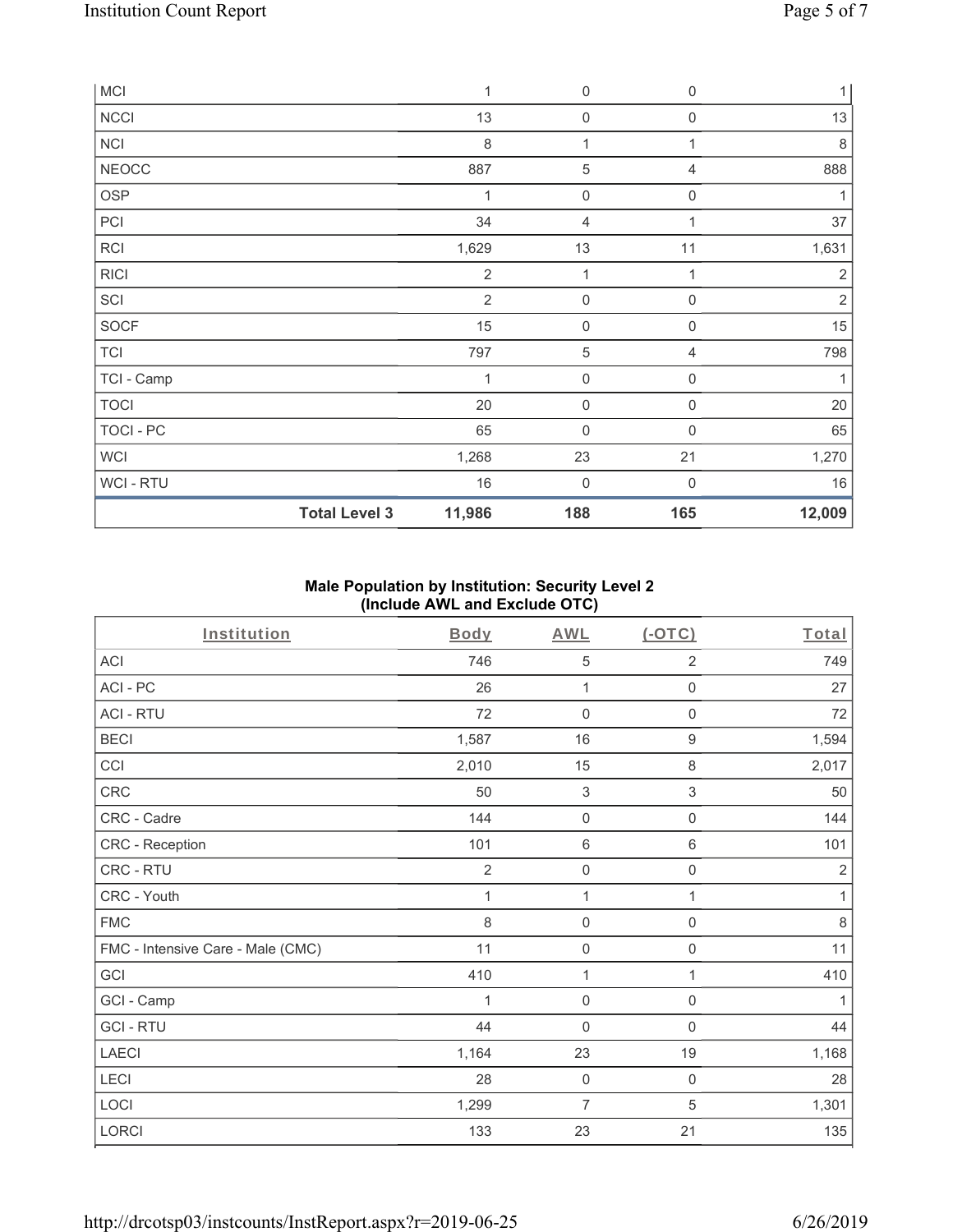| LORCI - Cadre            |                      | 131            | $\mathsf{O}\xspace$ | $\mathsf 0$         | 131            |
|--------------------------|----------------------|----------------|---------------------|---------------------|----------------|
| <b>LORCI - Reception</b> |                      | 282            | $\overline{2}$      | $\overline{2}$      | 282            |
| <b>MACI</b>              |                      | 110            | $\mathbf{1}$        | 1                   | 110            |
| <b>MANCI</b>             |                      | $\overline{4}$ | $\mathsf{O}\xspace$ | 0                   | $\overline{4}$ |
| <b>MCI</b>               |                      | 1,690          | 12                  | $\,6\,$             | 1,696          |
| MCI - Camp               |                      | 1              | $\mathsf{O}\xspace$ | $\mathsf{O}\xspace$ | 1              |
| NCCI                     |                      | 1,155          | $\boldsymbol{9}$    | $\overline{7}$      | 1,157          |
| NCI                      |                      | 1,650          | 15                  | 14                  | 1,651          |
| <b>NEOCC</b>             |                      | 23             | $\mathsf{O}\xspace$ | $\mathbf 0$         | 23             |
| <b>OSP</b>               |                      | 1              | $\mathsf{O}\xspace$ | $\mathsf{O}\xspace$ | 1              |
| PCI                      |                      | 954            | $\,8\,$             | $\overline{4}$      | 958            |
| RCI                      |                      | 228            | $\sqrt{3}$          | $\mathbf{1}$        | 230            |
| <b>RICI</b>              |                      | 1,444          | 21                  | 12                  | 1,453          |
| SCI                      |                      | 1,090          | 13                  | $10$                | 1,093          |
| SOCF                     |                      | 1              | $\mathbf 0$         | $\mathbf 0$         | 1              |
| <b>TCI</b>               |                      | 11             | $\mathsf{O}\xspace$ | $\mathbf 0$         | 11             |
| <b>TOCI</b>              |                      | 1              | $\mathsf{O}\xspace$ | $\mathsf{O}\xspace$ | 1              |
| TOCI - PC                |                      | $\overline{2}$ | $\mathbf 0$         | $\mathsf{O}\xspace$ | $\overline{2}$ |
| <b>WCI</b>               |                      | $10$           | $\mathbf 0$         | $\mathsf 0$         | $10$           |
|                          | <b>Total Level 2</b> | 16,625         | 185                 | 132                 | 16,678         |

#### **Male Population by Institution: Security Level 1 (Include AWL and Exclude OTC)**

| Institution                       | <b>Body</b> | <b>AWL</b>     | $(-OTC)$       | Total          |
|-----------------------------------|-------------|----------------|----------------|----------------|
| <b>ACI</b>                        | 555         | $\overline{2}$ | 0              | 557            |
| ACI-PC                            | 11          | 0              | $\mathbf 0$    | 11             |
| <b>ACI - RTU</b>                  | 29          | $\mathbf 0$    | $\mathbf 0$    | 29             |
| <b>BECI</b>                       | 633         | 9              | 4              | 638            |
| <b>BECI - Camp</b>                | 483         | 0              | $\mathbf{0}$   | 483            |
| CCI                               | 566         | 3              | 2              | 567            |
| <b>CRC</b>                        | 25          | 1              |                | 25             |
| CRC - Cadre                       | 2           | 0              | $\mathbf 0$    | $\overline{2}$ |
| CRC - Reception                   | 87          | $\overline{2}$ | 1              | 88             |
| <b>FMC</b>                        | 378         | $\overline{7}$ | 4              | 381            |
| FMC - Intensive Care - Male (CMC) | 28          | $\mathbf 0$    | 0              | 28             |
| GCI                               | 640         | 6              | $\overline{2}$ | 644            |
| GCI - Camp                        | 477         | 0              | $\mathbf 0$    | 477            |
| <b>GCI-RTU</b>                    | 14          | $\mathbf 0$    | 0              | 14             |
| <b>LAECI</b>                      | 583         | 8              | 8              | 583            |
| LECI                              | 3           | 1              | 1              | $\,$ 3 $\,$    |